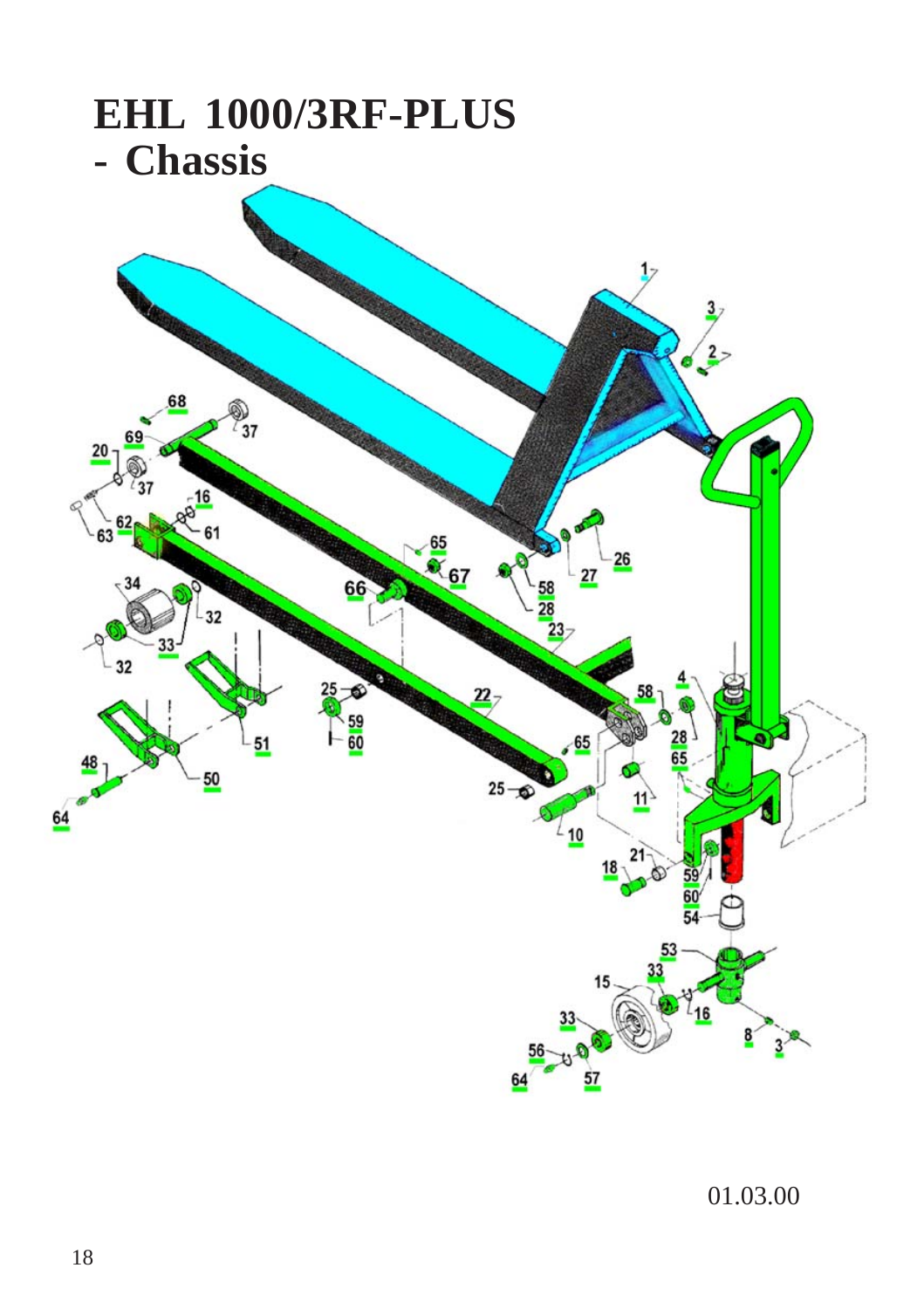| Spare parts list |                      |                                              | EHL 1000/3RF-Plus - Chassis                    |                                            |                                                      | <b>02-06-2003</b> |                        |  |
|------------------|----------------------|----------------------------------------------|------------------------------------------------|--------------------------------------------|------------------------------------------------------|-------------------|------------------------|--|
| Pos.             | No.                  | <b>Benævnelse</b>                            | <b>Description</b>                             | Benennung                                  | Désignation                                          |                   | Pcs. Mat. spec.        |  |
| 1                | 300812-1<br>300813-1 | Chassis 680x1140<br>Chassis 540x1140         | Chassis 680x1140<br>Chassis 540x1140           | Chassis 680x1140<br>Chassis 540x1140       | Chassis 680x1140<br>Chassis 540x1140                 | 1                 | AISI 316 /<br>AISI 304 |  |
| $\overline{c}$   | 917825               | Skrue                                        | Screw                                          | Schraube                                   | Vis                                                  | 1                 | <b>AISI 304</b>        |  |
| 3                | 927080               | Møtrik                                       | Nut                                            | Mutter                                     | Ecrou                                                | $\overline{c}$    | <b>AISI 304</b>        |  |
| $\overline{4}$   | 170020R              | Cylinder m/håndtag kpl.                      | Cylinder w/handle cpl.                         | Zylinder m/Deichsel kpl.                   | $Cylinder + ma$ nette cpl.                           | $\mathbf{1}$      | (Acc. spec.)           |  |
| 8                | 917816               | Pinolskrue                                   | Pointedscrew                                   | Reitstock Schraube                         | Ecrou                                                | $\mathbf{1}$      | <b>AISI 304</b>        |  |
| 10               | 400806               | Støtteben                                    | Supporting leg                                 | Stütze                                     | Béquille                                             | $\mathcal{D}$     | AISI 303               |  |
| 11               | 400815               | Afstandsrør                                  | Spacer pipe                                    | Abstandrohr                                | Tube entretoise                                      | 2                 | AISI 304               |  |
| 15               | 401578<br>4007131    | Styrehjul, polyurethan<br>Styrehjul, nylon   | Steering wheel, poly.<br>Steering wheel, nylon | Lenkrad, poly.<br>Lenkrad, nylon           | Roue directrice, poly.<br>Roue directrice, nylon     | 2                 | Poly<br>Nylon          |  |
| 16               | 933201               | Låsering                                     | Locking ring                                   | Schließring                                | Circlip                                              | $\overline{c}$    | <b>AISI 304</b>        |  |
| 18               | 400810               | Aksel                                        | Shaft                                          | Achse                                      | Axe                                                  | $\overline{4}$    | AISI 303               |  |
| 20               | 933221               | Låsering                                     | Locking ring                                   | Schließring                                | Circlip                                              | 2                 | AISI 304               |  |
| 21               | 401061               | Bøsning                                      | Bushing                                        | <b>Buchse</b>                              | Douille                                              | $\overline{c}$    | Plastics               |  |
| 22               | 402650-1             | Enkelt ben 1140                              | Single leg 1140                                | Bein 1140                                  | Béquille simple 1140                                 | 2                 | AISI 304               |  |
| 23               | 403815-1<br>403816-1 | Dobbeltben 540x1140<br>Dobbeltben 680x1140   | Scissor leg 540x1140<br>Scissor leg 680x1140   | Doppelbein 540x1140<br>Doppelbein 680x1140 | Béquille double 540x1140<br>Béquille double 680x1140 | 1                 | AISI 304               |  |
| 25               | 402912               | Bøsning                                      | <b>Bushing</b>                                 | <b>Buchse</b>                              | Douille                                              | 4                 | <b>Bronze</b>          |  |
| 26               | 401960               | Excentrisk tap                               | Eccentric pin                                  | Exzentrischer Zapfen                       | Goupille excentrique                                 | 2                 | AISI 303               |  |
| 27               | 401961               | Afstandsring                                 | Spacer ring                                    | Abstandring                                | Anneau d'entretoise                                  | $\overline{4}$    | AISI 304               |  |
| 28               | 927160               | Møtrik                                       | Nut                                            | Mutter                                     | Ecrou                                                | $\overline{4}$    | AISI 303               |  |
| 32               | 400159               | Afstandsrør                                  | Spacer pipe                                    | Abstandrohr                                | Tube entretoise                                      | 4                 | Plastics               |  |
| 33               | 947242               | Kugleleje                                    | <b>Ball</b> bearing                            | Kugellager                                 | Roulement                                            | 8                 | <b>AISI 304</b>        |  |
| 34               | 402504<br>4025021    | Gaffelhjul, polyurethan<br>Gaffelhjul, nylon | Fork wheel, poly.<br>Fork wheel, nylon         | Gabelrad, poly.<br>Gabelrad, nylon         | Galet de fourche, poly.<br>Galet de fourche, nylon   | $\overline{c}$    | Polyurethane<br>Nylon  |  |
| 37               | 400773               | Gaffelrulle                                  | Fork roller                                    | Gabelaufrolle                              | Rouleau de galet                                     | 4                 | Plastics               |  |
| 48               | 402636               | Hjulaksel                                    | Wheel Axle                                     | Radachse                                   | Axe de galet                                         | 2                 | AISI 303               |  |
| 50               | 402640V              | Tryksko, venstre                             | Thrust pad, left                               | Druckschuh, Links                          | Sabot gauche                                         | 1                 | <b>AISI 304</b>        |  |
| 51               | 402640H              | Tryksko, højre                               | Thrust pad, right                              | Druckschuh, Rechts                         | Sabot droite                                         | $\mathbf{1}$      | AISI 304               |  |
| 53               | 401950               | Hjulholder kpl.                              | Wheel holder cpl.                              | Rädhalter kpl.                             | Support de roues, cpl.                               | $\mathbf{1}$      | AISI 304               |  |
| 54               | 401603               | Bøsning                                      | <b>Bushing</b>                                 | <b>Buchse</b>                              | Douille                                              | 1                 | Plastics               |  |
| 56               | 935151               | Låseskive                                    | Lockwasher                                     | Sicherungsscheibe                          | Rondelle de verrouillage                             | 2                 | AISI 304               |  |
| 57               | 400972               | Skive                                        | Washer                                         | Scheibe                                    | Rondelle                                             | $\overline{c}$    | AISI 304               |  |
| 58               | 928160               | Fjederskive                                  | Spring cap                                     | Druckscheibe                               | Rondelle élastique                                   | 4                 | AISI 304               |  |
| 59               | 402611               | Aksellås                                     | Shaft lock                                     | Achsenschloss                              | Asslot                                               | $\overline{4}$    | AISI 303               |  |
| 60               | 937440               | Rørstift                                     | Tubular pin                                    | Rohrstift                                  | Goupille cylindrique                                 | 4                 | AISI 304               |  |
| 61               | 929200               | Bølgeskive                                   | Washer                                         | Scheibe                                    | Rondelle                                             | $\overline{c}$    |                        |  |
| 62               | 958207               | Trykfjeder                                   | Spring                                         | Feder                                      | Ressort                                              | $\overline{c}$    | AISI 304               |  |
| 63               | 402489               | Støtteklods                                  | Support stud                                   | Stützteil                                  | Cale de stabilisation                                | $\overline{c}$    | Plastics               |  |
| 64               | 990112               | Smørenippel                                  | Lubricator nipple                              | Schmiernippel                              | Bouchon graisseur                                    | $\overline{c}$    |                        |  |
| 65               | 990112               | Smørenippel                                  | Lubricator nipple                              | Schmiernippel                              | Bouchon graisseur                                    | 2                 |                        |  |
| 66               | 403620               | Aksel                                        | Shaft                                          | Achse                                      | Axe                                                  | 2                 | Stainless              |  |
| 67               | 403621               | Møtrik                                       | Nut                                            | Mutter                                     | Ecrou                                                | $\overline{c}$    | <b>Stainless</b>       |  |
| 68               | 917816               | Pinolskrue                                   | Pointedscrew                                   | Reitstock Schraube                         | Ecrou                                                | 2                 | Stainless              |  |
| 69               | 403687               | Aksel                                        | Shaft                                          | Achse                                      | Axe                                                  | $\overline{c}$    | <b>Stainless</b>       |  |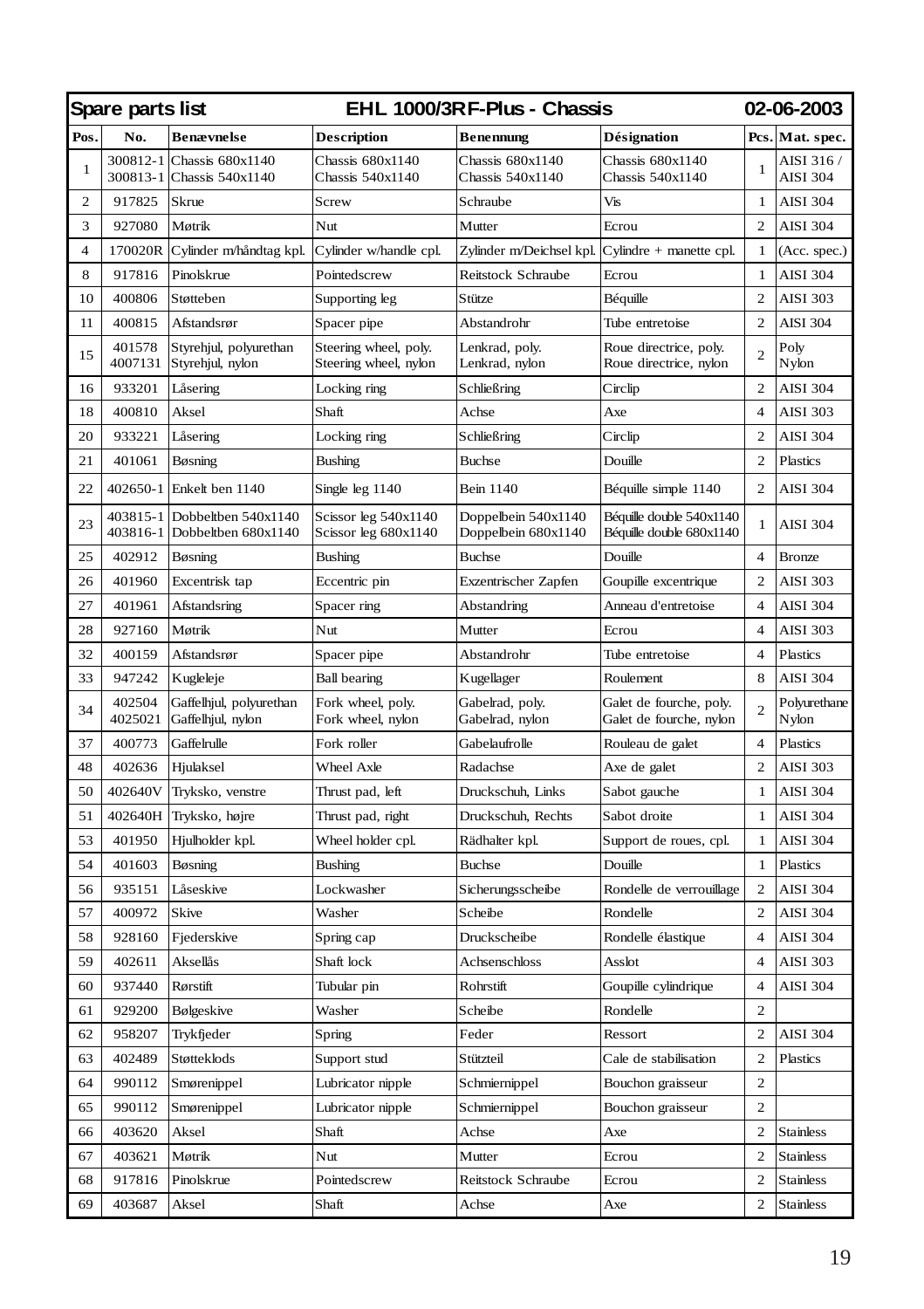

20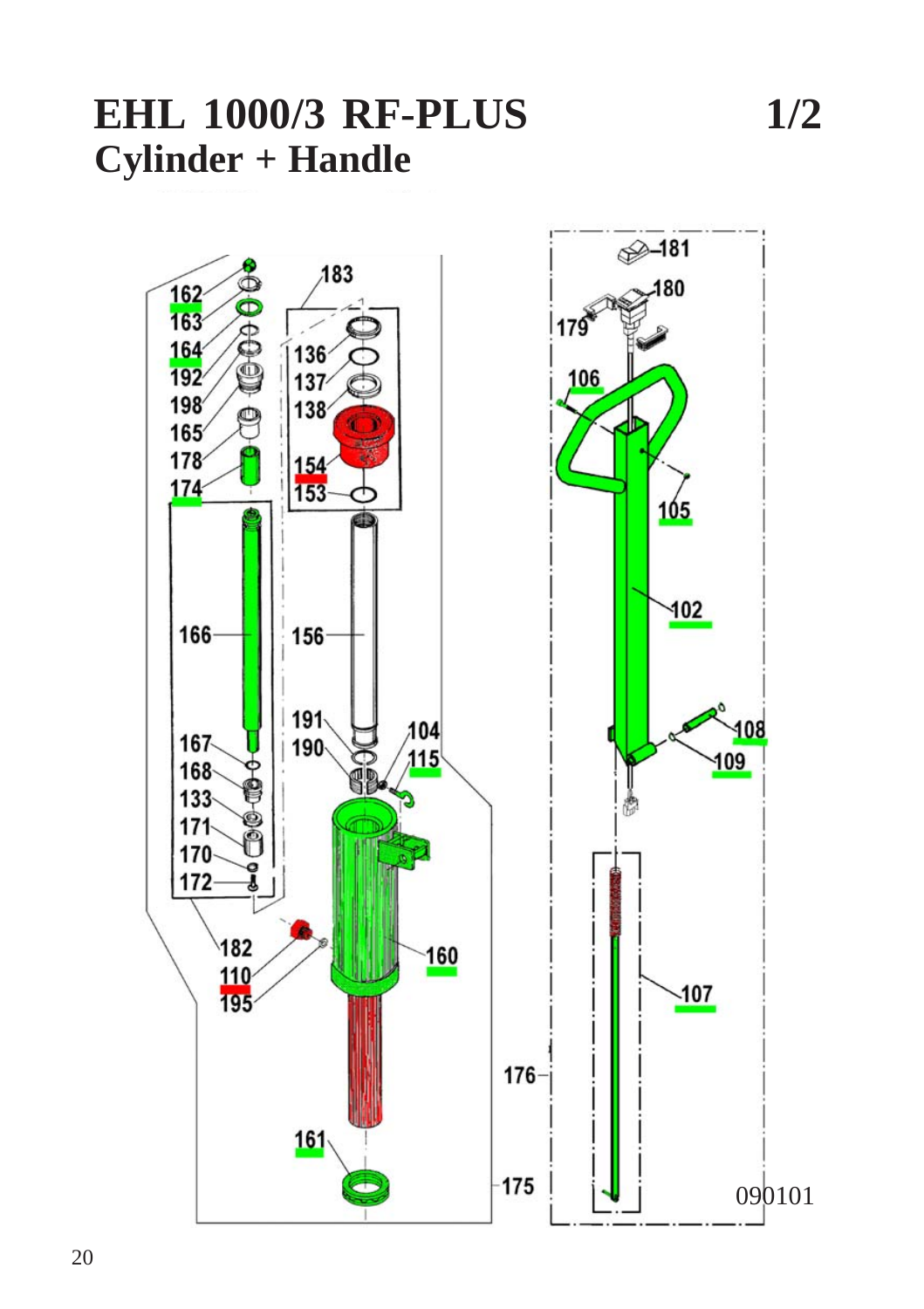| Spare parts list EHL 1000/3RF Plus- Cylinder + Handle cpl. 170020R<br>31.01.2003 |         |                                |                                                    |                       |                          |                |                 |
|----------------------------------------------------------------------------------|---------|--------------------------------|----------------------------------------------------|-----------------------|--------------------------|----------------|-----------------|
| Pos                                                                              | No.     | Benævnelse                     | <b>Description</b>                                 | Benennung             | Désignation              | Pcs.           | Mat. spec.      |
| 102                                                                              | 403583  | Håndtag                        | Handle                                             | Deichsel              | Manette                  | 1              | <b>AISI 304</b> |
| 104                                                                              | 927050  | Sikringsmøtrik                 | Lock nut                                           | Gegenmutter           | Ecrou                    | 1              | <b>AISI 304</b> |
| 105                                                                              | 927060  | Sikringsmøtrik                 | Lock nut                                           | Gegenmutter           | Ecrou                    | 1              | <b>AISI 304</b> |
| 106                                                                              | 917635  | Skrue                          | Screw                                              | Schraube              | Vis                      | 1              | <b>AISI 304</b> |
| 107                                                                              |         | 403679RF Fjedertrækstang, kpl. | Spring pull rod, cpl.                              | Federstange, kpl.     | Tige de ressort, cpl.    | $\mathbf{1}$   | <b>AISI 304</b> |
| 108                                                                              | 401200  | Tap                            | Pin                                                | Zapfen                | Goupille                 | $\mathbf{1}$   | <b>AISI 303</b> |
| 109                                                                              | 933121  | Låsering                       | Locking ring                                       | Schließring           | Circlip                  | 2              | <b>AISI 304</b> |
| 110                                                                              | 402235E | Slangebrudsventil              | Safety valve                                       | Schlauchbruchventil   | Vanne de rupture de tube | 1              | Yellow chrom    |
| 115                                                                              | 919515  | Øjeskrue                       | Screw                                              | Augenschraube         | Vis                      | 1              | Galvanized      |
| 133                                                                              | 901202* | Manchet                        | Sleeve                                             | Manschette            | Manchette                | 1              |                 |
| 136                                                                              | 908350* | Skrabering                     | Scraper ring                                       | Abstreifring          | Segment râcleur          | $\mathbf{1}$   |                 |
| 137                                                                              | 900350* | O-ring                         | O-ring                                             | O-Ring                | Joint torique            | $\mathbf{1}$   |                 |
| 138                                                                              | 901351* | U-manchet                      | U-sleeve                                           | U-manschette          | U-manchette              | 1              |                 |
| 153                                                                              | 900420* | O-ring                         | O-ring                                             | O-Ring                | Joint torique            | 1              |                 |
| 154                                                                              | 400654E | Topstykke                      | Top piece                                          | Zylinderkopf          | Culasse                  | 1              | Yellow chrom    |
| 156                                                                              | 402830  |                                | Løftecylinder m/chrom Lifting cylinder w/chrome    | Hubzylinder m/Chrom   | Cylindre de levage       | $\mathbf{1}$   |                 |
| 160                                                                              | 170018R | Cylinderhus kpl.               | Cylinder casing coupling cpl.                      | Zylindergehäuse kpl.  | Corps de cylindre, cpl.  | $\mathbf{1}$   | <b>AISI 304</b> |
| 161                                                                              | 401965  | Trykleje kpl.                  | Thrustbearing cpl.                                 | Drucklager kpl.       | Palier de butée compl.   | 1              | <b>AISI 304</b> |
| 162                                                                              | 941120  | Kugle                          | Ball                                               | Kugel                 | Bille                    | 1              | <b>AISI 304</b> |
| 163                                                                              | 933252  | Låsering                       | Locking ring                                       | Schließring           | Circlip                  | 2              |                 |
| 164                                                                              | 400018  |                                | Støttering for vippearm Support ring f/lifting arm | Stützenring           | Rondelle en acier        | 1              | <b>AISI 304</b> |
| 165                                                                              | 401406  | Bronzeføring                   | Bronze guide                                       | Bronzeführung         | Passage en bronze        | 1              | <b>Bronze</b>   |
| 166                                                                              | 403421  | Stempelstang                   | Piston rod                                         | Kolbenstange          | Tige de piston           | $\mathbf{1}$   |                 |
| 167                                                                              | 900140* | O-ring                         | O-ring                                             | O-Ring                | Joint torique            | 1              |                 |
| 168                                                                              | 400669  | Pakningsring                   | Gasket ring                                        | Dichtungsring         | Anneau de garniture      | 1              | <b>Bronze</b>   |
| 170                                                                              | 925101  | Fjederskive                    | Spring washer                                      | Federscheibe          | Rondell à ressort        | 1              |                 |
| 171                                                                              | 403422  | Stempel ø28                    | Piston $\varnothing$ 28                            | Kolben ø28            | Piston ø28               | $\mathbf{1}$   | <b>Bronze</b>   |
| 172                                                                              | 919116  | Skrue                          | Screw                                              | Schraube              | Vis                      | 1              |                 |
| 174                                                                              | 402914  | Afstandsrør                    | Spacer pipe                                        | Abstandrohr           | Tube entretoise          | $\mathbf{1}$   | Galvanized      |
| 175                                                                              | 170019R | Cylinder kpl.                  | Cylinder cpl.                                      | Zylinder kpl.         | Cylindre compl.          | 1              |                 |
| 176                                                                              | 160027  | Håndtag kpl.                   | Handle cpl.                                        | Deichsel cpl.         | Manette compl.           | $\mathbf{1}$   | <b>AISI 304</b> |
| 178                                                                              | 400897  | Bronzebøsning                  | Bronze bushing                                     | Bronzebuchse          | Douille en bronze        | 1              | <b>Bronze</b>   |
| 179                                                                              | 403992  | Kontaktskærm                   | Contact carrier                                    | Schalterschirm        | Ecran de contact         | $\overline{c}$ |                 |
| 180                                                                              | 181176  | Håndtagskabel kpl.             | Cable for handle cpl.                              | Kabel f/Deichsel kpl. | Câble de timon compl.    | $\mathbf{1}$   |                 |
| 181                                                                              | 982143  | Gummihætte                     | Rubber cap                                         | Gummikappe            |                          |                | Rubber          |
| 182                                                                              | 170042R | Stempelstang kpl.              | Piston rod cpl.                                    | Kolbenstange kpl.     | Tige de piston compl.    | 1              |                 |
| 183                                                                              |         | 170040E Topstykke kpl.         | Top section cpl.                                   | Zylinderkopf kpl.     | Culasse compl.           | $\mathbf{1}$   |                 |

**1/2**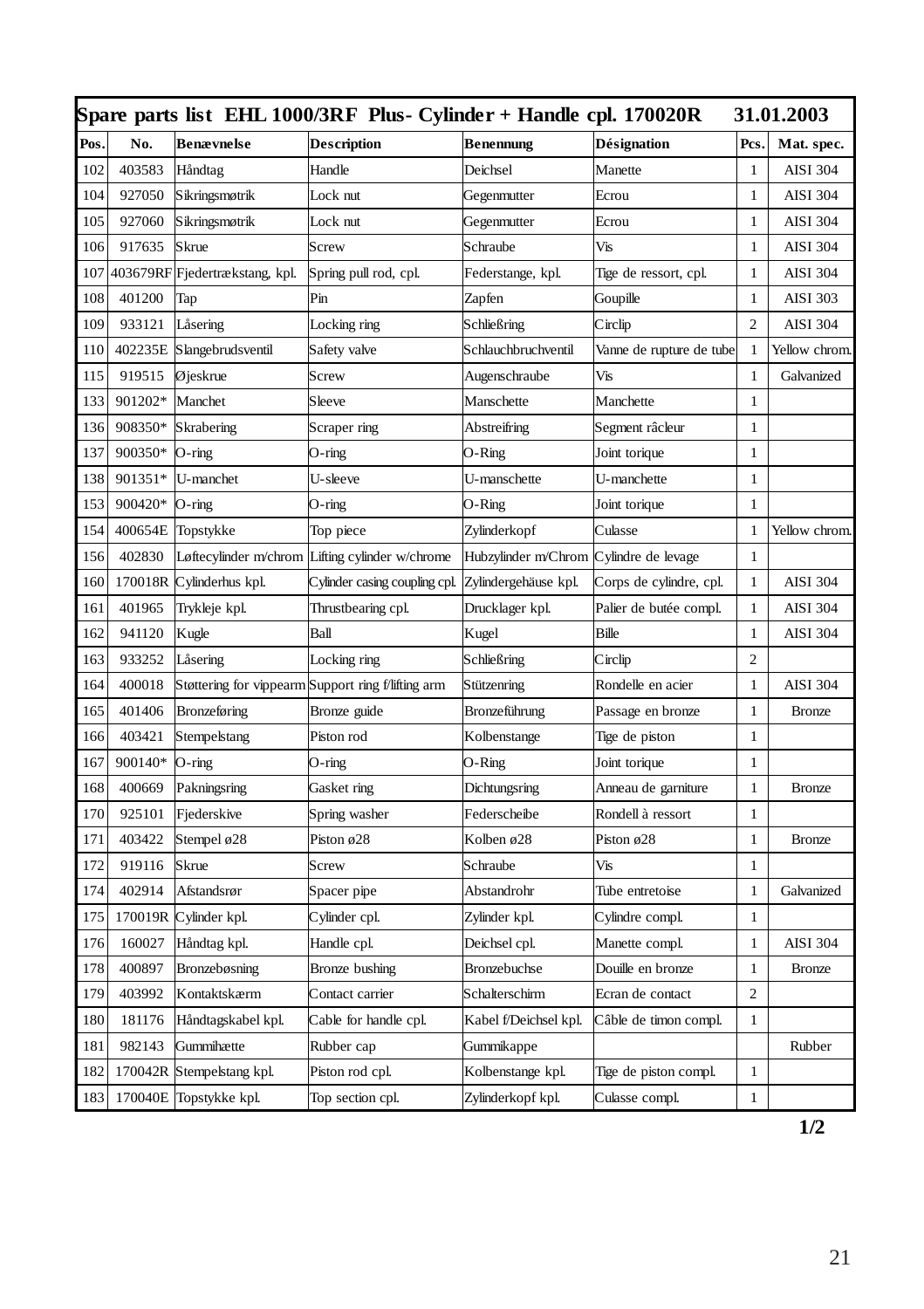# **EHL 1000/3RF-PLUS 2/2 Cylinder + Handle**

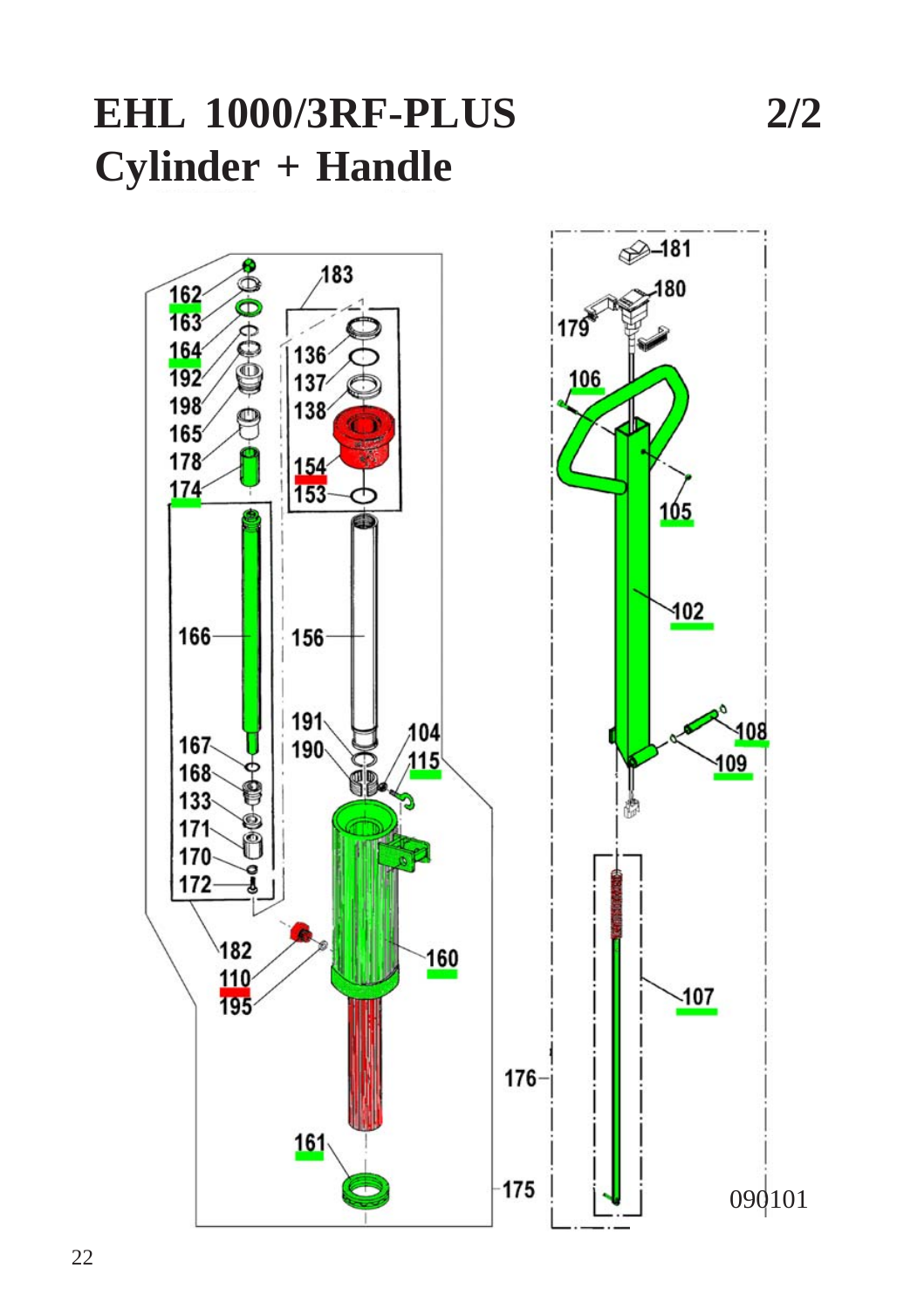| $\beta$ pare parts ust terms for $\beta$ Ne fus - Cymruci + Hanue Cpl. 1/0020N<br>J1,01,200J |                                                                         |                                         |                                                                         |                                                  |                                                                                  |   |               |  |  |
|----------------------------------------------------------------------------------------------|-------------------------------------------------------------------------|-----------------------------------------|-------------------------------------------------------------------------|--------------------------------------------------|----------------------------------------------------------------------------------|---|---------------|--|--|
|                                                                                              | Continued<br>Désignation<br><b>Benævnelse</b><br>Pcs. Mat. spec.<br>No. |                                         |                                                                         |                                                  |                                                                                  |   |               |  |  |
| Pos.                                                                                         |                                                                         |                                         | <b>Description</b>                                                      | <b>Benennung</b>                                 |                                                                                  |   |               |  |  |
| 190                                                                                          | 400663                                                                  | Bronzestempel                           | Copper piston                                                           | Bronzekolben kpl.                                | Piston en bronze                                                                 | 1 | <b>Bronze</b> |  |  |
| 191                                                                                          | 403364                                                                  | Springring                              | Spring ring                                                             | Schließring                                      | Anneau à ressort                                                                 | 1 |               |  |  |
| 192                                                                                          | 935240                                                                  | Springring                              | Spring ring                                                             | Schließring                                      | Anneau à ressort                                                                 | 1 |               |  |  |
| 195                                                                                          | 905102                                                                  | Kobberskive                             | Copperwasher                                                            | Kupferscheibe                                    | Rondelle en cuivre                                                               | 1 | Copper        |  |  |
| 198                                                                                          | 908250*                                                                 | Skrabering                              | Scraper ring                                                            | Abstreifring                                     | Segment racleur                                                                  | 1 |               |  |  |
|                                                                                              |                                                                         |                                         |                                                                         |                                                  |                                                                                  |   |               |  |  |
|                                                                                              | 170054                                                                  | Pakningssæt f/<br>cylinder. (mrk. *)    | Gasket set for cylinder<br>(marked*)                                    | Dichtungssatz für Zy-<br>linder (markiert mit *) | Jeu de joints pr. cylindre<br>(marqués $*$ )                                     |   |               |  |  |
|                                                                                              |                                                                         | 170047R Teleskopcylinder<br>kpl.        | Telescop w/ cylinder head<br>cpl.                                       | Teleskopzylinder<br>kpl.                         | Cylindre téléscopique,<br>compl.                                                 |   |               |  |  |
|                                                                                              |                                                                         | 170020R Cylinder kpl.<br>m/håndtag      | Cylinder cpl. w/handle                                                  | Zylinder kpl.<br>m/Deichsel                      | Cylindre compl. avec<br>manette                                                  |   |               |  |  |
|                                                                                              |                                                                         | 170019R Cylinder kpl.                   | Cylinder cpl.                                                           | Zylinder kpl.                                    | Cylindre compl.                                                                  |   |               |  |  |
|                                                                                              |                                                                         | 170025R Ombytningscylinder<br>m/håndtag | Exchange cylinder<br>w/handle                                           | Umt. Zylinder<br>m/Deichsel                      | Cylindre de rechange<br>avec manette                                             |   |               |  |  |
|                                                                                              |                                                                         | 170026R Ombytningscylinder<br>u/håndtag | Exchange cylinder<br>w.out/handle                                       | Umt. Zylinder<br>o/Deichsel                      | Cylindre de rechange<br>sans manette                                             |   |               |  |  |
|                                                                                              |                                                                         |                                         |                                                                         |                                                  |                                                                                  |   |               |  |  |
|                                                                                              |                                                                         | indgår i pumpesæt cpl. gasket set cpl.  | Alle *-mærkede dele   All *-marked parts incl. in   Alle *-gezeichneten | Teile sind enthalten                             | Toutes les pièces<br>marquées d'une * font<br>partie du jeu de pompe<br>complet. |   |               |  |  |

**2/2**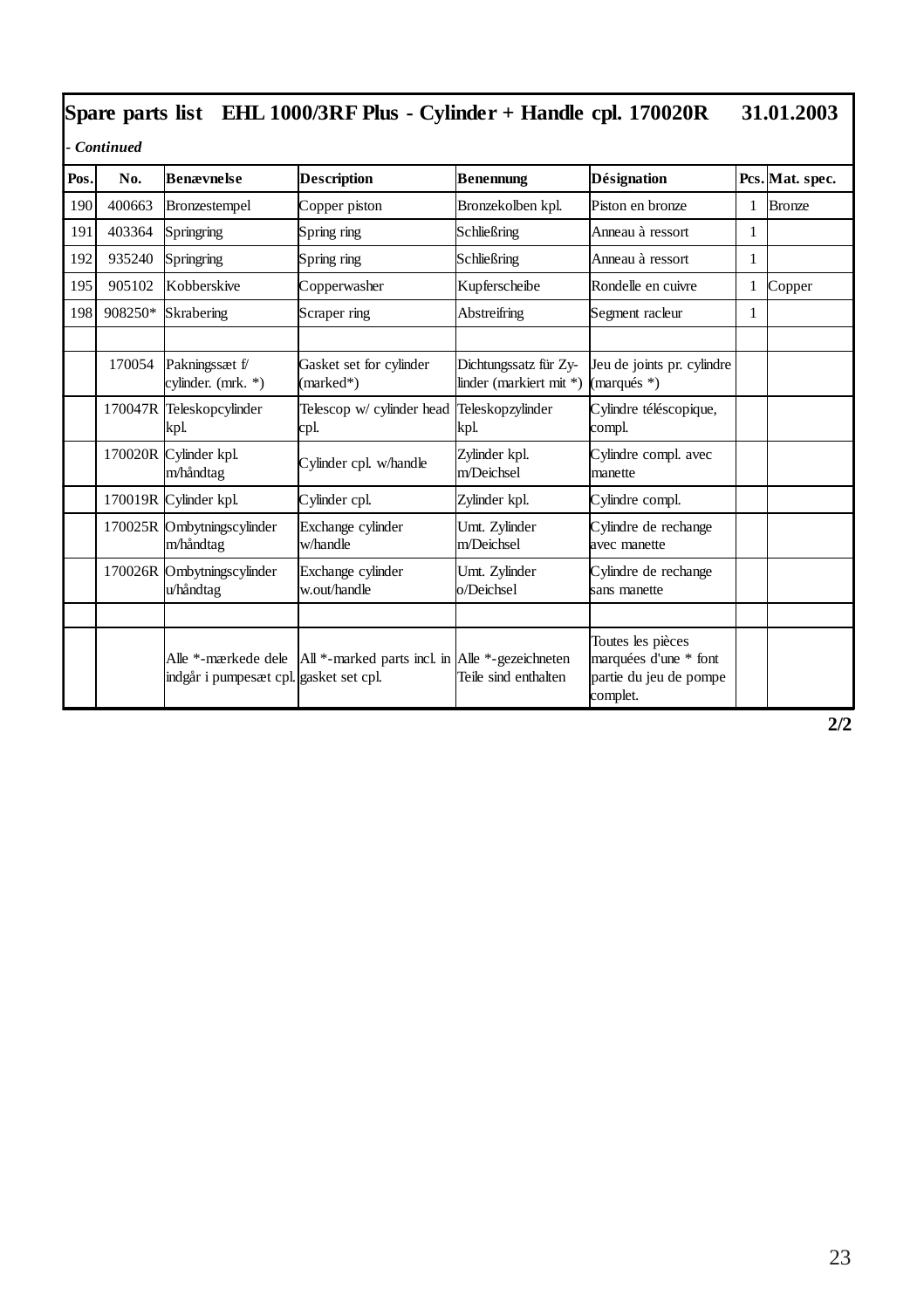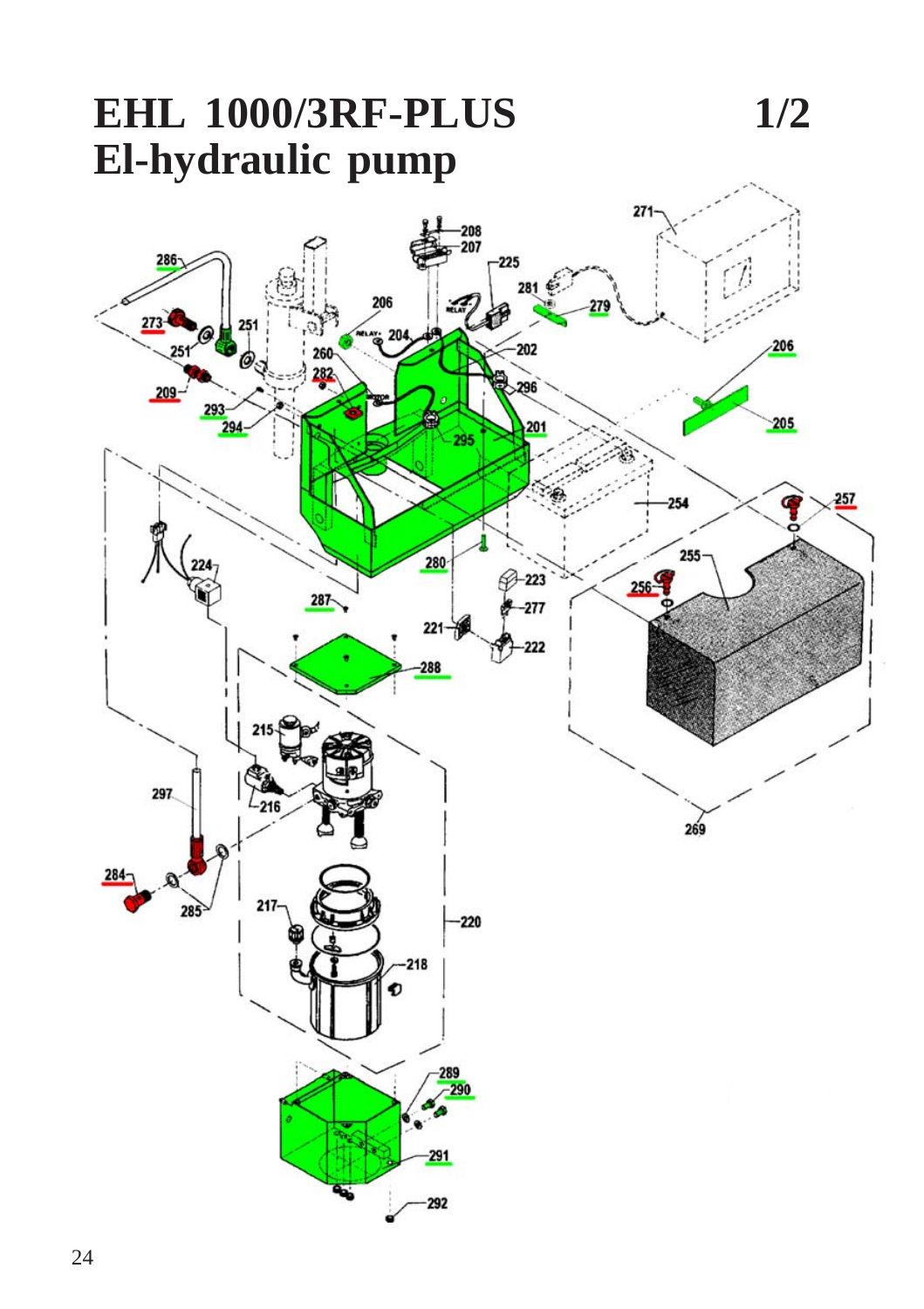|      | <b>EHL 1000/3 RF Plus</b>                                                                        |                                                                                                                                                                | El-hydraulic pump complete                                                                                                                                | 13-01-2003                                                                                                                                                              |                                                                                                                                                                    |                                                                 |                             |
|------|--------------------------------------------------------------------------------------------------|----------------------------------------------------------------------------------------------------------------------------------------------------------------|-----------------------------------------------------------------------------------------------------------------------------------------------------------|-------------------------------------------------------------------------------------------------------------------------------------------------------------------------|--------------------------------------------------------------------------------------------------------------------------------------------------------------------|-----------------------------------------------------------------|-----------------------------|
| Pos. | No.                                                                                              | Benævnelse                                                                                                                                                     | <b>Description</b>                                                                                                                                        | <b>Benennung</b>                                                                                                                                                        | <b>Désignation</b>                                                                                                                                                 |                                                                 | Pcs. Mat. spec.             |
| 201  | 300787<br>300788                                                                                 | Hy-pumpe chassis 680<br>Hy-pumpe chassis 540                                                                                                                   | Pump chassis 680<br>Pump chassis 540                                                                                                                      | Pumpenchassis 680<br>Pumpenchassis 540                                                                                                                                  | Pompe hyd. chassis 680<br>Pompe hyd. chassis 540                                                                                                                   | 1                                                               | AISI 304<br><b>AISI 304</b> |
| 202  | 170174                                                                                           | Batteri kabel (+)                                                                                                                                              | Battery cable (+)                                                                                                                                         | Batteriekabel (+)                                                                                                                                                       | Câble de accu (+)                                                                                                                                                  | $\mathbf{1}$                                                    |                             |
| 204  | 170152                                                                                           | Kabel sikring/relæ                                                                                                                                             | Cable fuse/relay                                                                                                                                          | Kabel sicherung/relais                                                                                                                                                  | Câble fusible/relais                                                                                                                                               | $\mathbf{1}$                                                    |                             |
| 205  | 402445                                                                                           | Batteriholder                                                                                                                                                  | Battery holder                                                                                                                                            | Batteriehalter                                                                                                                                                          | Support d'accu                                                                                                                                                     | 1                                                               | AISI 304                    |
| 206  | 927100                                                                                           | Møtrik M6                                                                                                                                                      | Nut M6                                                                                                                                                    | Mutter M6                                                                                                                                                               | Ecrou                                                                                                                                                              | $\overline{2}$                                                  | AISI 304                    |
| 207  | 982108                                                                                           | Hovedsikringsholder                                                                                                                                            | Main fuse holder                                                                                                                                          | Hauptsicherungshalter                                                                                                                                                   | Support fusible principal                                                                                                                                          | $\mathbf{1}$                                                    |                             |
| 208  | 982118                                                                                           | Sikring 80 Amp                                                                                                                                                 | Fuse 80 amp                                                                                                                                               | Sicherung 80 Amp                                                                                                                                                        | Fusible 80 Amp                                                                                                                                                     | $\mathbf{1}$                                                    |                             |
| 209  | 973314<br>170157<br>170166<br>986108<br>917420<br>927040<br>981110<br>981111<br>981807<br>993200 | Skotgennemføring<br>Stelledning<br>+ ledning til sikring<br>Kabelbånd<br>Kærvskrue<br>Sikringsmøtrik<br>Ledning, rød<br>Ledning, blå<br>Flexror<br>Klæbesokkel | Bulkhead union<br>Wire for chassis<br>Wire for fuse<br>Cable bearer<br>Screw<br>Nut<br>Cable, red<br>Cable, blue<br>Plastic tubing<br>Cable bearer holder | Schottdurchführung<br>Leitung für Chassis<br>Leitung für Sicherung<br>Kabelhalter<br>Schraube<br>Mutter<br>Leitung, Rot<br>Leitung, Blau<br>Flexrohr<br>Kabelbandhalter | Traversée de paroi<br>Fil de masse<br>+ fil pour fusible<br>Porte-câble<br>Vis<br>Ecrou<br>Câble, rouge<br>Câble, bleu<br>Tuyau souple<br>Porte-câble auto-collant | 1<br>1<br>$\mathbf{1}$<br>2<br>2<br>2<br>0,7<br>0,7<br>0,6<br>3 | AISI 304<br>AISI 304        |
| 215  | 984805                                                                                           | Starter switch                                                                                                                                                 | Starter switch                                                                                                                                            | Anlaßschalter                                                                                                                                                           | Contact de démarreur                                                                                                                                               | $\mathbf{1}$                                                    |                             |
| 216  | 984802                                                                                           | Magnetventil kpl.                                                                                                                                              | Solenoid valve cpl.                                                                                                                                       | Magnetventil kpl.                                                                                                                                                       | Electrovanne compl.                                                                                                                                                | $\mathbf{1}$                                                    |                             |
| 217  | 984810                                                                                           | Påfyldningshætte                                                                                                                                               | Filler cap                                                                                                                                                | Füllschraube                                                                                                                                                            | Capuchon de remplissage                                                                                                                                            | 1                                                               |                             |
| 218  | 984701                                                                                           | Oliebeholder 1,5 l                                                                                                                                             | Oil tank 1.5 1                                                                                                                                            | Ölbehälter                                                                                                                                                              | Réservoir d'huile 1,5 l                                                                                                                                            | 1                                                               |                             |
| 220  | 984700                                                                                           | Hy-pumpe kpl.                                                                                                                                                  | Hy-pump cpl.                                                                                                                                              | Hy-Pumpe kpl.                                                                                                                                                           | Pompe hydraul. compl.                                                                                                                                              | 1                                                               |                             |
| 221  | 982107                                                                                           | Monteringsplade                                                                                                                                                | Mounting plate                                                                                                                                            | Montierungsplatte                                                                                                                                                       | Plaque de montage                                                                                                                                                  | 1                                                               |                             |
| 222  | 982105                                                                                           | Sikringsholder                                                                                                                                                 | Fuseholder                                                                                                                                                | Sicherungshalter                                                                                                                                                        | Support de fusible                                                                                                                                                 | 1                                                               |                             |
| 223  | 982106                                                                                           | Plastkappe                                                                                                                                                     | Plastic housing                                                                                                                                           | Kunststoffmantel                                                                                                                                                        | Gaine plastique                                                                                                                                                    | 1                                                               |                             |
| 224  | 170165                                                                                           | Ledningssæt kpl.                                                                                                                                               | Set of wire, cpl.                                                                                                                                         | Leitungssatz kpl.                                                                                                                                                       | Jeu compl. de fils                                                                                                                                                 | 1                                                               |                             |
| 225  | 170175                                                                                           | Ladekabel m/stik                                                                                                                                               | Charging cable w/plug                                                                                                                                     |                                                                                                                                                                         | Ladekabel mit SteckerCâble de charge av. fiche                                                                                                                     | 1                                                               |                             |
| 251  | 905143*                                                                                          | Kobberskive                                                                                                                                                    | Copper washer                                                                                                                                             | Kupferscheibe                                                                                                                                                           | Rondelle en cuivre                                                                                                                                                 | $\overline{2}$                                                  | Copper                      |
| 254  | 986024<br>986034<br>986040                                                                       | Batteri,<br>rørcelle 12V 56Ah<br>Batteri.<br>semitrak 12V 70Ah<br>Batteri, vedligeholdel-<br>sesfri 12V 50Ah                                                   | Battery,<br>tubular cell 12V 56Ah<br>Battery.<br>semitrak 12V 70Ah<br>Battery, maintenancefree<br>12V 50Ah                                                | Batterie,<br>Rohrzelle 12V 56Ah<br>Batterie.<br>Semitrak 12V 70Ah<br>Batterie,<br>Wartungsfrei 12V 50Ah 12V 50Ah                                                        | Accu monobloc ordinaire<br>12V 56Ah<br>Accu semi-traction<br>12V 70Ah<br>Accu sans entretien                                                                       | 1                                                               |                             |
| 255  | 402099                                                                                           | Skærm                                                                                                                                                          | Cover                                                                                                                                                     | Schirm                                                                                                                                                                  | Ecran protecteur                                                                                                                                                   | 1                                                               | Plastics                    |
| 256  | 990063                                                                                           | Hængselslås                                                                                                                                                    | Hinge lock                                                                                                                                                | Scharnierverschluss                                                                                                                                                     | Verrou de charnière                                                                                                                                                | 2                                                               | Yellow chrom.               |
| 257  | 990064                                                                                           | Skive til hængselslås                                                                                                                                          | Washer                                                                                                                                                    | Scheibe                                                                                                                                                                 | Rondelle                                                                                                                                                           | $\overline{c}$                                                  |                             |
| 260  | 170173                                                                                           | Batteri kabel (-)                                                                                                                                              | Battery cable (-)                                                                                                                                         | Batteriekabel (-)                                                                                                                                                       | Câble de accu (-)                                                                                                                                                  | $\mathbf{1}$                                                    |                             |
| 269  | 300714                                                                                           | Skærm kpl.                                                                                                                                                     | Cover cpl.                                                                                                                                                | Schirm kpl.                                                                                                                                                             | Ecran protecteur, compl.                                                                                                                                           | $\mathbf{1}$                                                    |                             |
| 271  | 986080<br>986045                                                                                 | Lader Logitrans<br>12V 11Amp<br>Lader Mascot<br>12 V 10 Amp                                                                                                    | <b>Charger Logitrans</b><br>12V 11 Amp<br><b>Charger Mascot</b><br>12 V 10 Amp                                                                            | Ladegerät Logitrans<br>12V 11Amp<br>Ladegerät Mascot<br>12 V 10 Amp                                                                                                     | Rechargeur Logitrans<br>12V 11Amp<br>Rechargeur Mascot<br>12 V 10 Amp                                                                                              | 1                                                               |                             |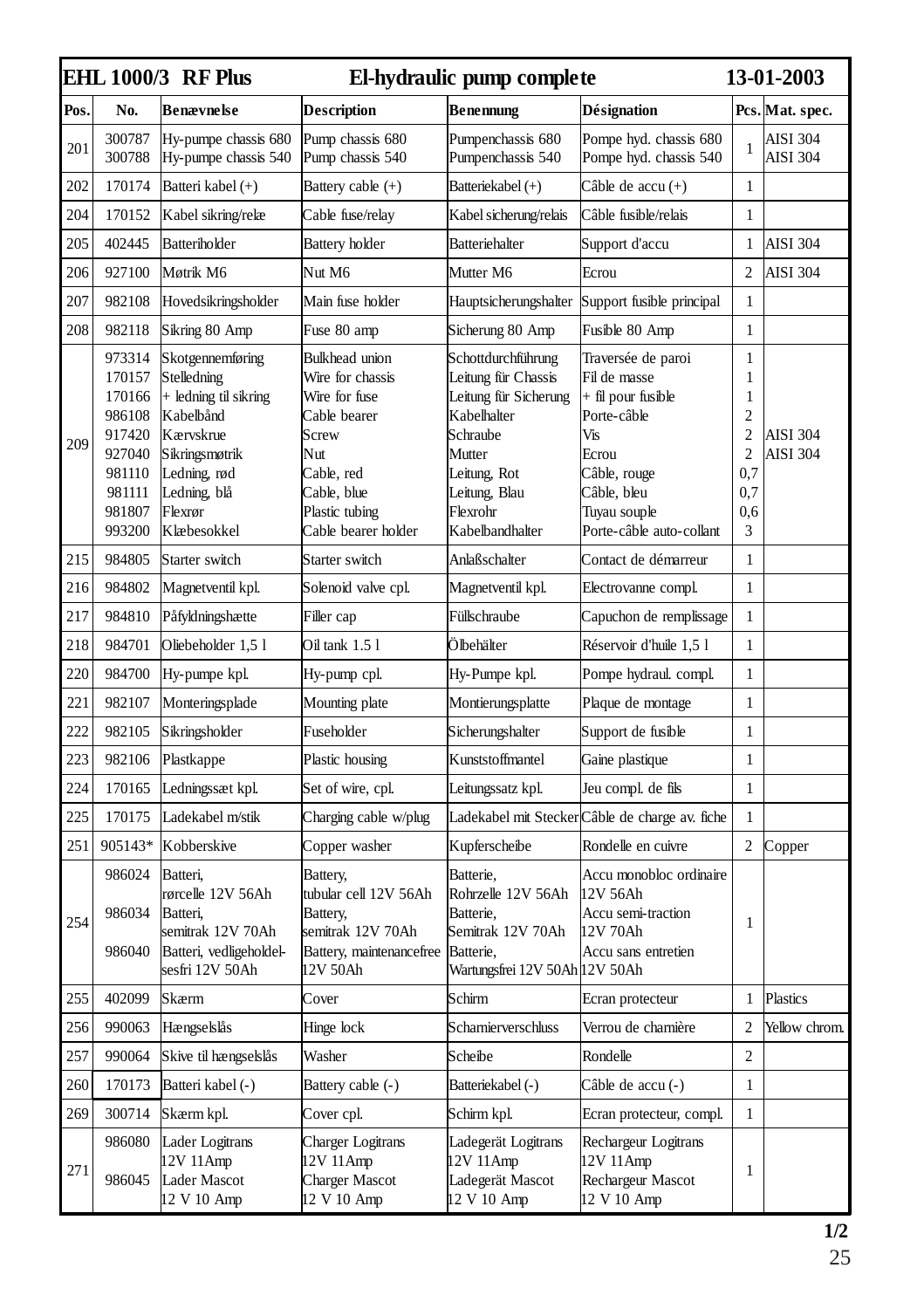